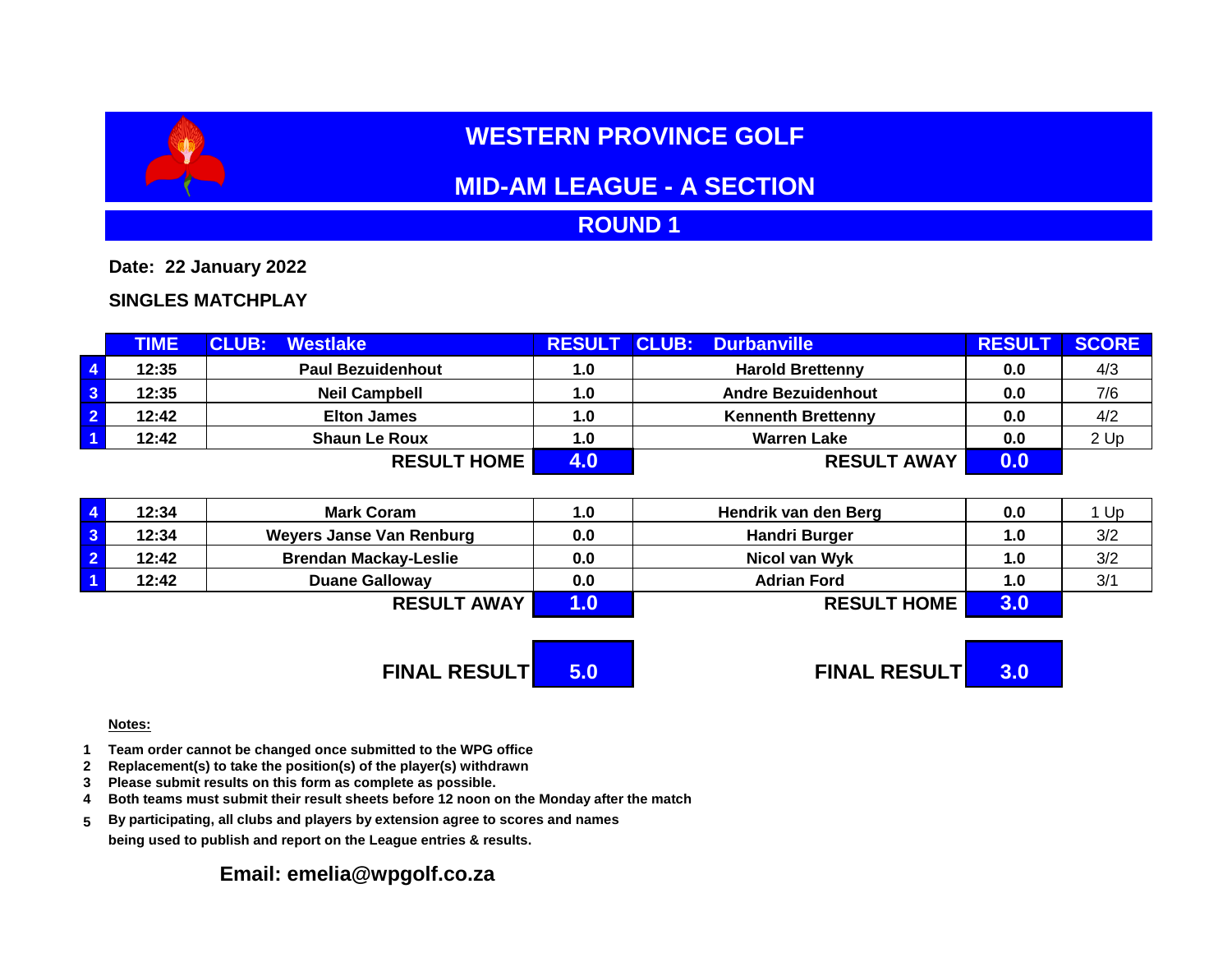# **WESTERN PROVINCE GOLF**

## **MID-AM LEAGUE - A SECTION**

### **ROUND 1**

**Date: 22 January 2022**

#### **SINGLES MATCHPLAY**

|                         | <b>TIME</b> | <b>CLUB: KD Mowbray</b> | <b>RESULT CLUB:</b> | <b>Clovelly</b>      | <b>RESULT</b> | <b>SCORE</b> |
|-------------------------|-------------|-------------------------|---------------------|----------------------|---------------|--------------|
| $\overline{4}$          | 13:15       | <b>Ryan Stein</b>       | 0.0                 | <b>Tim Henshall</b>  | 1.0           | 6/5          |
| $\overline{\mathbf{3}}$ | 13:15       | <b>Thabang Kutumane</b> | 0.5                 | <b>Dave Thompson</b> | 0.5           | A/S          |
| $\overline{2}$          | 13:23       | <b>Ryan Strauss</b>     | 0.5                 | <b>Matt Mills</b>    | 0.5           | A/S          |
| $\overline{1}$          | 13:23       | <b>Riaan Lewis</b>      | 1.0                 | <b>Mark Retief</b>   | 0.0           | 7/6          |
|                         |             | <b>RESULT HOME</b>      |                     | <b>RESULT AWAY</b>   | 2.0           |              |

| 12:42 | <b>Anthony Hobson</b>  | 1.0 | <b>Rowan Pybus</b>   | 0.0 | 4/2  |
|-------|------------------------|-----|----------------------|-----|------|
| 12:42 | <b>Jason Wolmarans</b> | 1.0 | Jan Van Rooyen       | 0.0 | 6/5  |
| 12:51 | <b>John Laurie</b>     | 0.5 | <b>Daniel Joseph</b> | 0.5 | A/S  |
| 12:51 | <b>Mark Lipman</b>     | 1.0 | <b>Gareth Wobbe</b>  | 0.0 | 2 Up |
|       | <b>RESULT AWAY</b>     |     | <b>RESULT HOME</b>   | 0.5 |      |

# **FINAL RESULT 5.5 FINAL RESULT 2.5**

#### **Notes:**

- **1 Team order cannot be changed once submitted to the WPG office**
- **2 Replacement(s) to take the position(s) of the player(s) withdrawn**
- **3 Please submit results on this form as complete as possible.**
- **4 Both teams must submit their result sheets before 12 noon on the Monday after the match**
- **5 By participating, all clubs and players by extension agree to scores and names being used to publish and report on the League entries & results.**

### **Email: emelia@wpgolf.co.za**